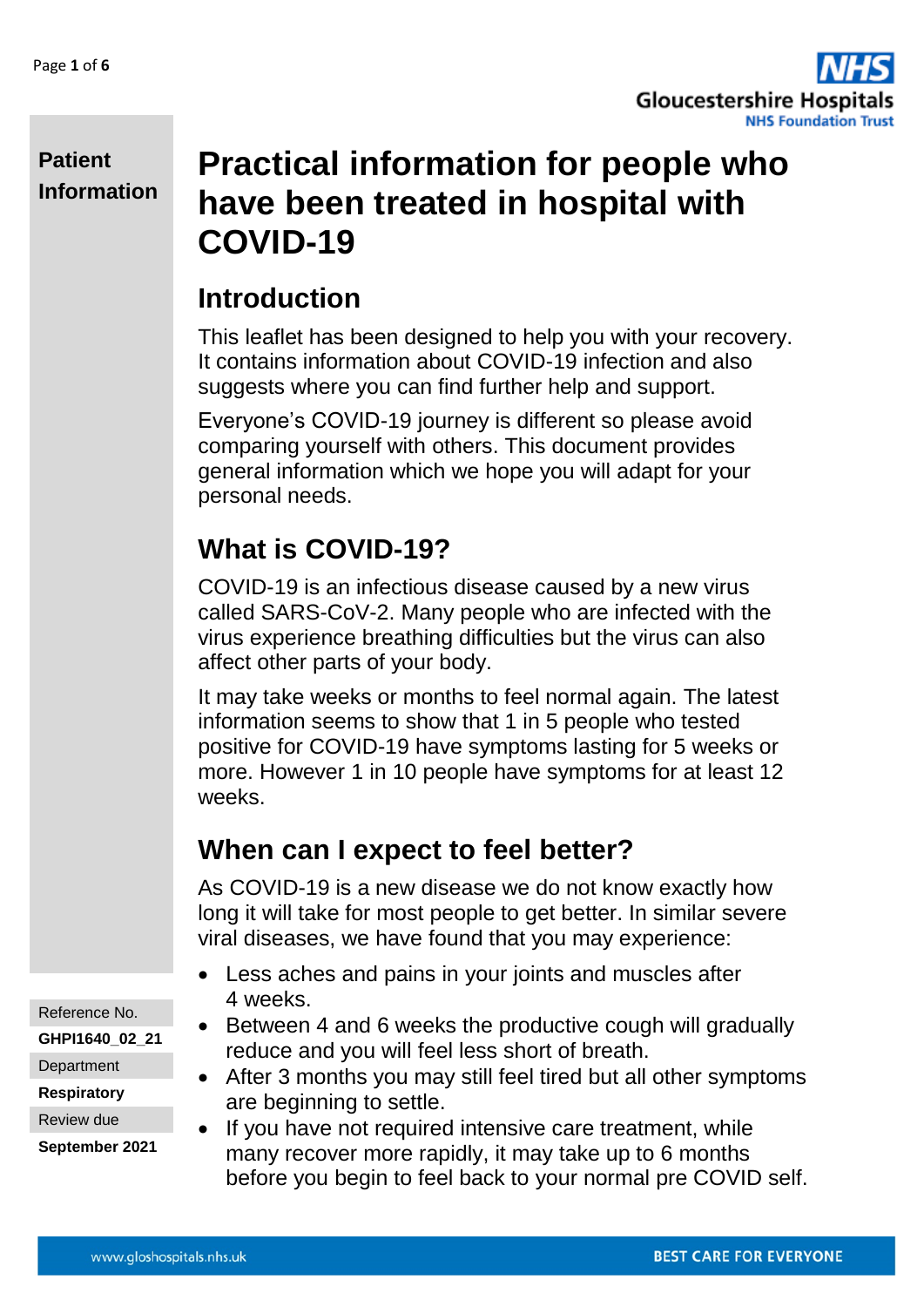

All viral illnesses cause a few people to feel a weakness and tiredness they struggle to shake off. This fatigue is a normal part of the body's response to recovering from a viral infection, or critical illness that requires being admitted to hospital.

Fatigue is likely to continue for some time after the infection has cleared. It can make you sleep more, feel unsteady on your feet, make standing for long periods difficult, as well as affecting your ability to concentrate and your memory. This can lead to feelings of anxiety or depression but can be avoided or less severe with the suggestions latter in the leaflet.

## **Things to help your recovery**

We would recommend that you have a look at the NHS **Your Covid Recovery** website for information to help as you get better from your illness:

Website: [www.yourcovidrecovery.nhs.uk](http://www.yourcovidrecovery.nhs.uk/)

### **Rest**

This is very important for your body as it fights off the infection. Rest for both your body and mind are best achieved by keeping television, phones and social media to a minimum. Relaxation, breathing and meditation can all support quality rest – the **NHS Apps Library** has free tools you can try. Sensory relaxation tools such as calming music can also help. If a strategy does not work for you, do not give up try an alternative.

Website: [www.nhs.uk/apps-library](http://www.nhs.uk/apps-library)

### **Sleep**

You may find that you need more sleep during recovery. Hospitals are often noisy and bright environments. Eye masks and ear plugs may help both in hospital and at home.

### **Eating and drinking**

Some people may find their ability to taste remains limited for some time. Cold foods are often easier to tolerate when struggling with taste.

Try keeping to your normal routine for eating and drinking. If your appetite is low, eat little and often instead of big meals. A little of what you fancy if fine in the first few days but try to include foods which are high in protein because they will help your body recover and maintain muscles.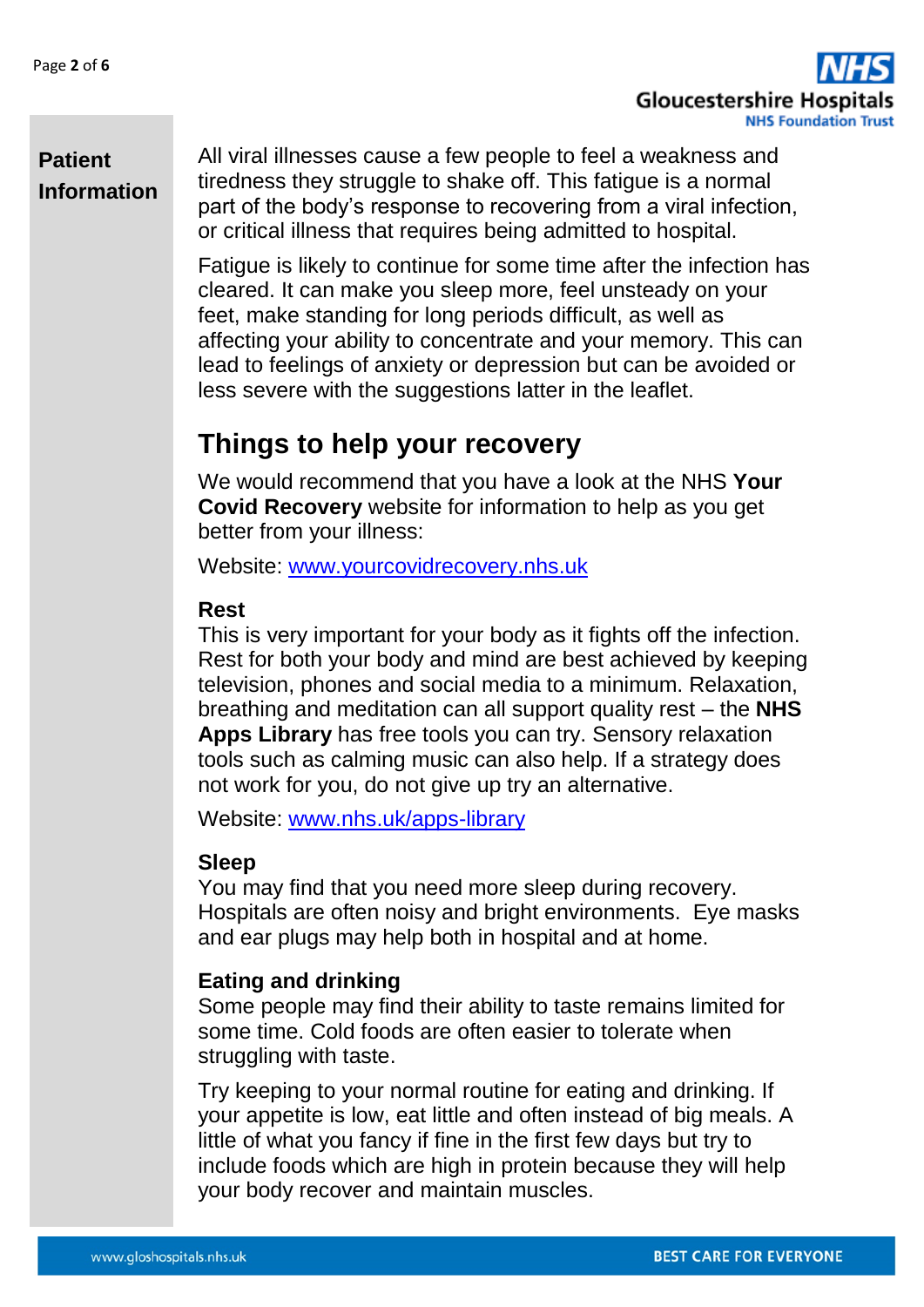

Cream and cheese is useful to add to dishes to make them higher in protein and calories. Protein is found in all dairy products such as cheese, yoghurts, meat or fish, nuts, eggs, beans and pulses such as kidney beans, chickpeas, and lentils.

Being ill with a raised temperature can cause dehydration so it is very important that you drink often (not alcohol) throughout the day so that you pass urine with normal frequency and volume.

Contact your GP or NHS 111 for medical advice if you continue to lose weight after a couple of weeks.

#### **Movement and exercise**

Where possible, get up and move around slowly and gently a few times each day. Exercise could lead to risk of physical injury, especially if you are feeling short of breath or dizzy. Keep your activity levels low and gradually build them up over time. To begin with try to do only a small number of activities each day, including basic activities such as washing and other self-care.

By being active and starting some exercise you become stronger and fitter. You may notice your tiredness increase and some breathlessness at first, but these should improve the stronger you get.

Exercise is vital to your mental health and will enable you to do more of the things that are important to you.

Regular activity will help to reduce pain and stiffness in joints and regain muscle strength.

Being active during the day may help you sleep better. The more time spent being physically active, the greater the health benefits.

Set yourself small goals that you can do in the day. You can start with small tasks such as making a drink or something to eat. Aim for a daily walk. Walk with someone until you are confident to go out on your own. Try making a walk part of your daily routine to give your day structure. Don't worry if you need to stop and rest, that is a normal part of recovering and getting strong again.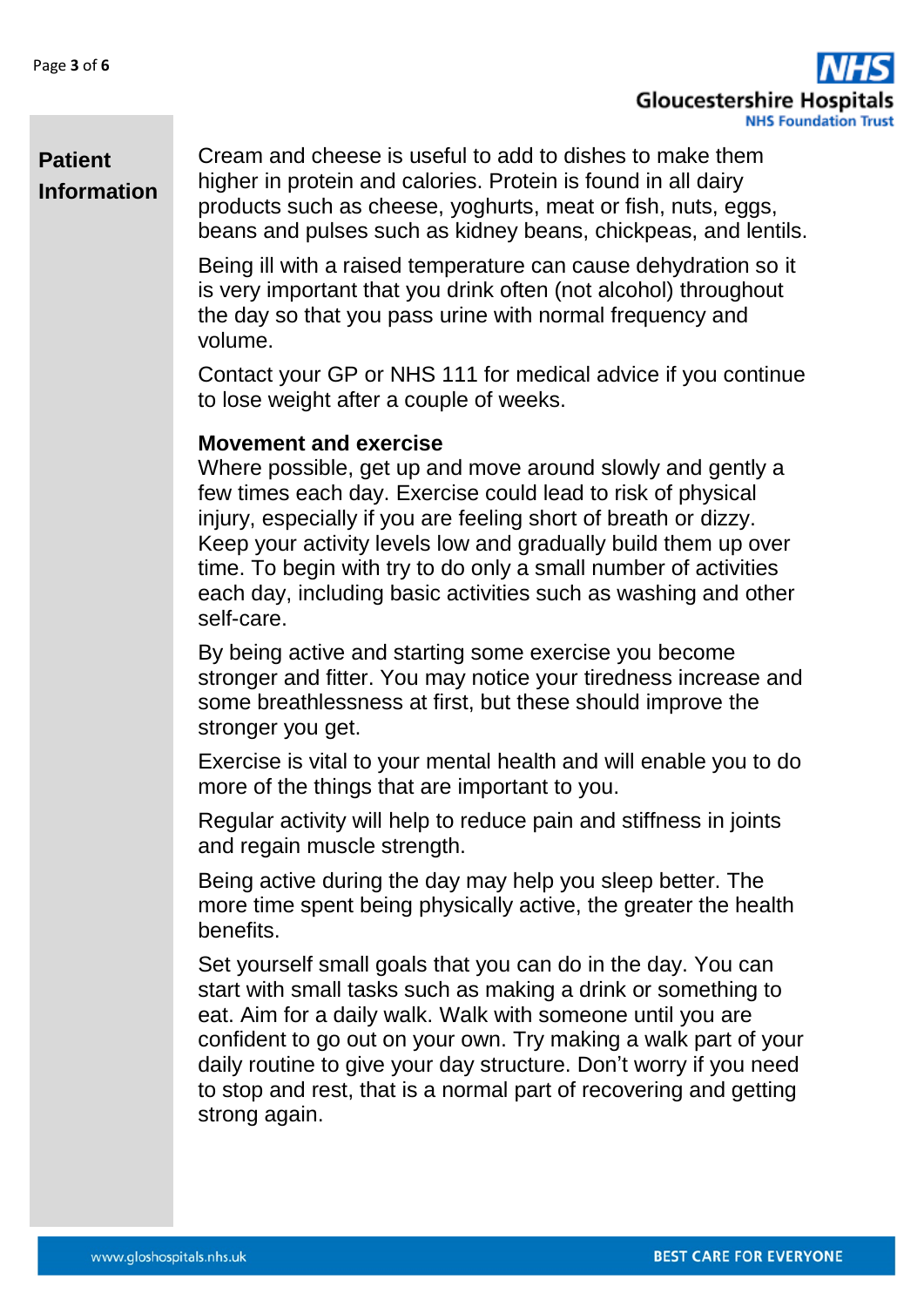

### **Allow time**

COVID-19 affects people differently, so give yourself the time to recover. You may feel pressure to resume your usual activities quickly, but **don't rush**. People often increase their activity levels too quickly, which can set them back. So, go slow and steady and avoid pushing through fatigue.

### **Daily routine**

Slowly resume your usual daily activities. If this is not possible create a realistic list to follow and then add to it as you are able. Continue to limit everyday 'thinking' activities, such as emails, planning shopping, making decisions, as these all use energy. Try to do them only for set times with regular rests in between. By taking these steps, your body will be able to re programme itself to improve your thinking and memory.

### **Have fun**

Do some low energy activities that you enjoy, like reading or watching the television for short periods. Enjoy some sunshine whenever you can.

# **Long Covid**

You may not have heard of Long Covid (also known as Post-COVID-19 Syndrome) but this is the term used to describe when someone has symptoms which continue for more than 12 weeks and are not explained by an alternative diagnosis. It is thought that 1 in 50 people recovering from COVID-19 might develop Long Covid.

The likelihood of developing Long Covid symptoms is not thought to be linked to the severity of your initial COVID-19 infection. If you are concerned about your recovery, please speak to your GP, who may refer you to the Post-Covid Syndrome Assessment and Rehabilitation Services in Gloucestershire.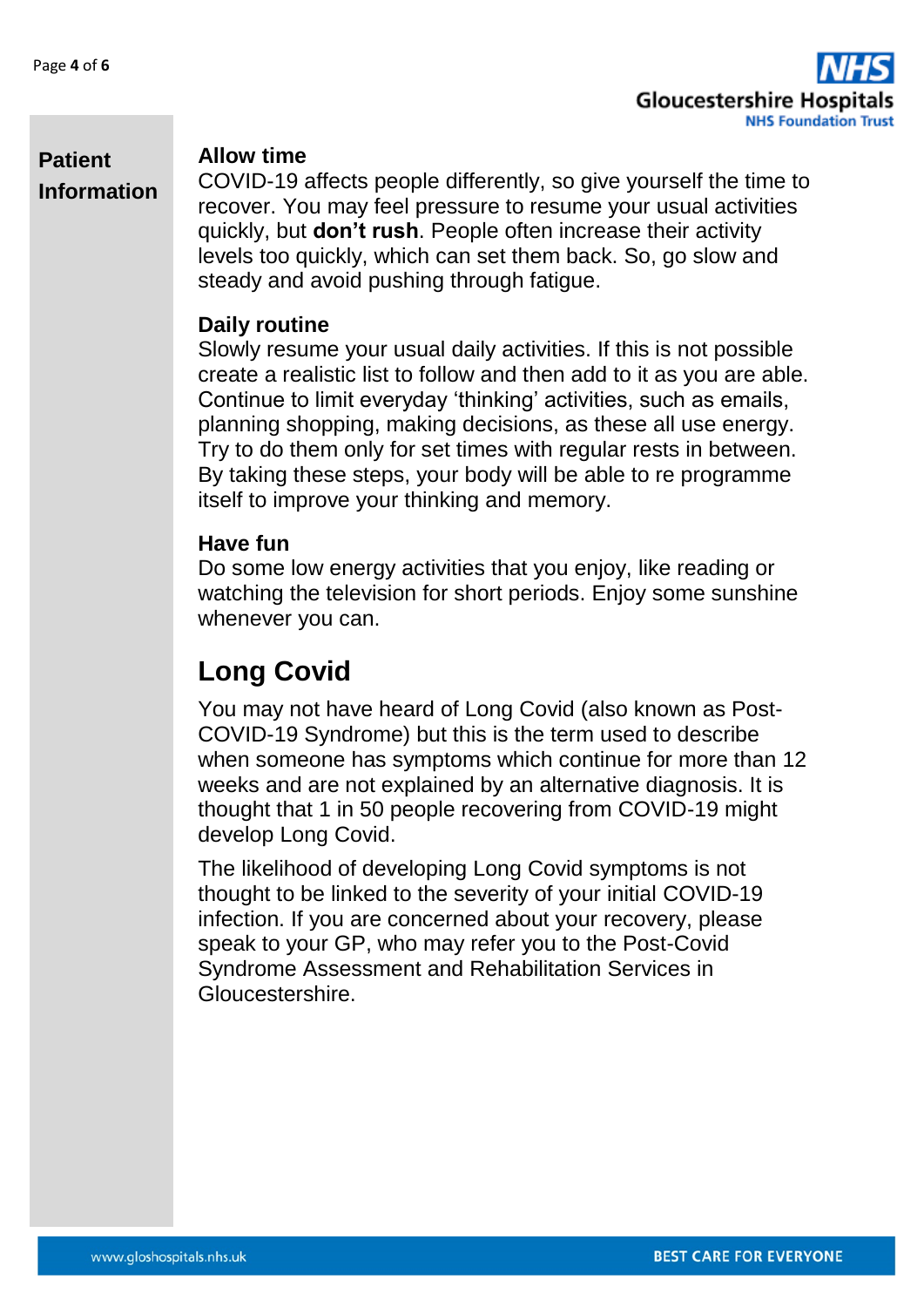

## **Employment**

You may need longer off work than initially anticipated. A phased return works best and should be planned with your manager and, if you have one, your occupational health department. You may also need a fit note from your GP. Try to avoid returning to work too soon and without the adjustments you need to manage fatigue.

## **Feeling worse or when to seek help**

Usually, we expect symptoms to slowly improve over several weeks .If you develop new symptoms especially linked to your breathing, coughing up blood, chest pain or tightness, or swelling in one of your legs, **you should ring 999 and ask for an ambulance**.

If after building up the pacing of your daily activities, you don't see any improvement in what you can do, then you should ask your GP for advice.

If you have any other concerns about your health after COVID-19 infection, we recommend that you call either your GP's practice or ring NHS 111 (even when you hear the health service is busy) for advice.

## **Contact information**

**NHS 111** Tel: 111

## **Further information**

### **Breathing Support**

Asthma UK and British Lung Foundation Website: [www.post-covid.org.uk](http://www.post-covid.org.uk/)

#### **Mental Health**

Website: [www.nhs.uk/oneyou/every-mind-matters](http://www.nhs.uk/oneyou/every-mind-matters)